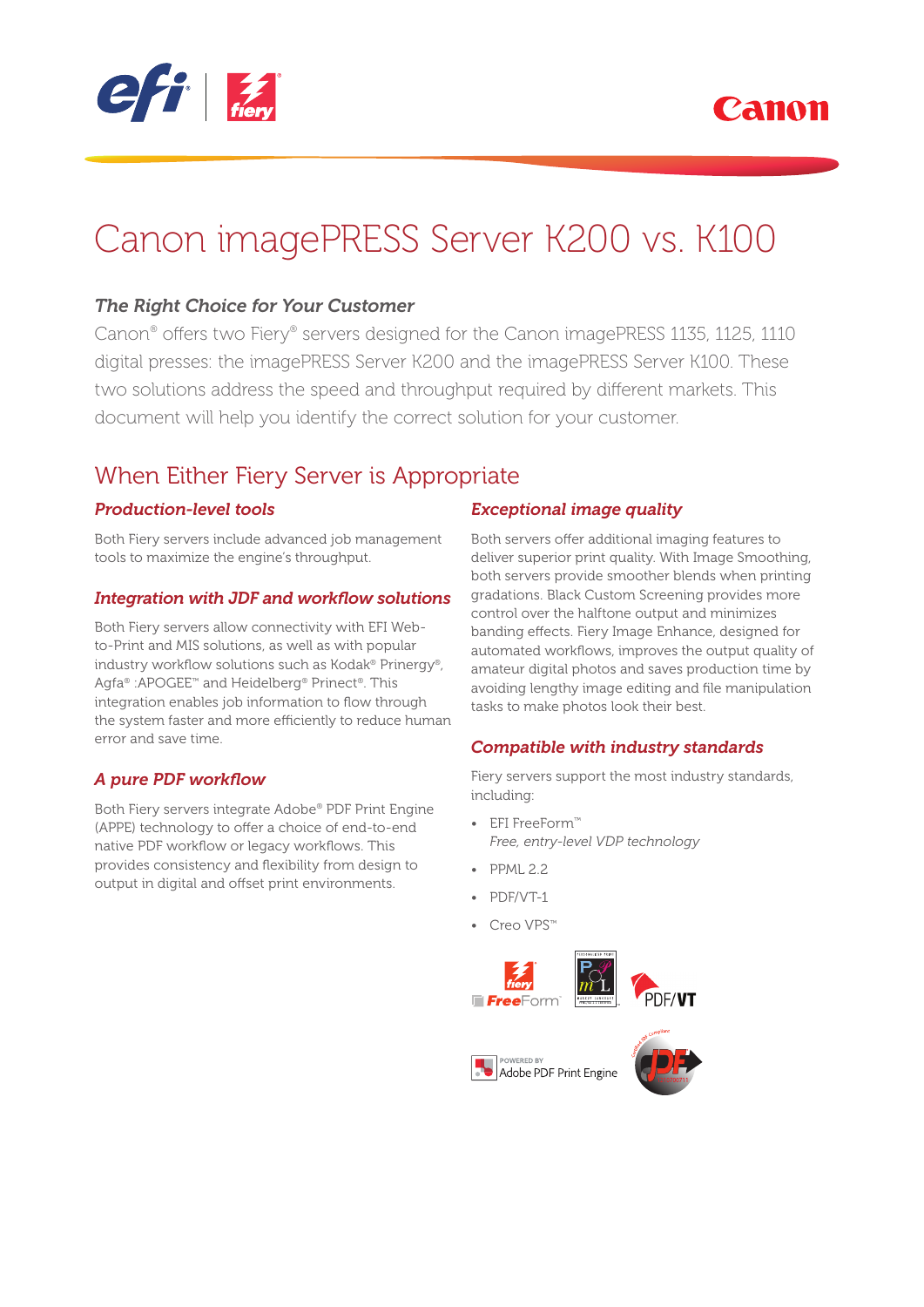



### When to Choose the imagePRESS Server K200

#### *Your customers demand shorter run lengths and faster turnarounds*

A high-powered DFE, such as the imagePRESS Server K200, processes and continuously drives the digital press to minimize engine idle time and utilize maximum engine capacity.

#### *Operators need to make late-stage edits and corrections to fi les*

In demanding print environments, operators need to be able to easily perform late-stage edits to image quality, impose documents, and preview full raster files. This ensures the highest quality before printing and minimal waste and rework.

For maximum productivity, all these operations should be performed through the most powerful available DFE, the imagePRESS Server K200, which comes standard with Fiery ImageViewer for Black and White. This feature saves time and reduces waste from print mistakes by providing full-resolution print data previews with Fiery Command WorkStation so users can see exactly how the job will look before printing. It also enables matching the output from multiple blackand-white print engines by loading ImageViewer black curve adjustments directly on the Fiery server.

### *Add value with powerful makeready tools*

The Canon imagePRESS Server K200 includes Fiery Impose-Compose. Fiery Impose extends the driverbased imposition capabilities offered by Booklet Maker to include visual custom imposition, late-stage editing and the option to add or delete pages—without modifying native files. Fiery Compose provides an advanced preview and editing environment to simplify media assignments, tab printing, chapterization and document finishing.

### *Meet increasing demand for Variable Data Printing*

Ensure that your customers are prepared to meet the increasing demand for variable data printing (VDP) over the life of the lease. The robust, open, flexible, and scalable Fiery variable data printing solution supports all leading VDP formats, enables printing at maximum productivity, and works with all leading variable data composition software and data formats for seamless workflows.

#### Ability to efficiently handle large and *graphics-intensive fi les*

The imagePRESS Server K200 is 34% faster than the imagePRESS Server K100, making it the best choice for demanding production environments.